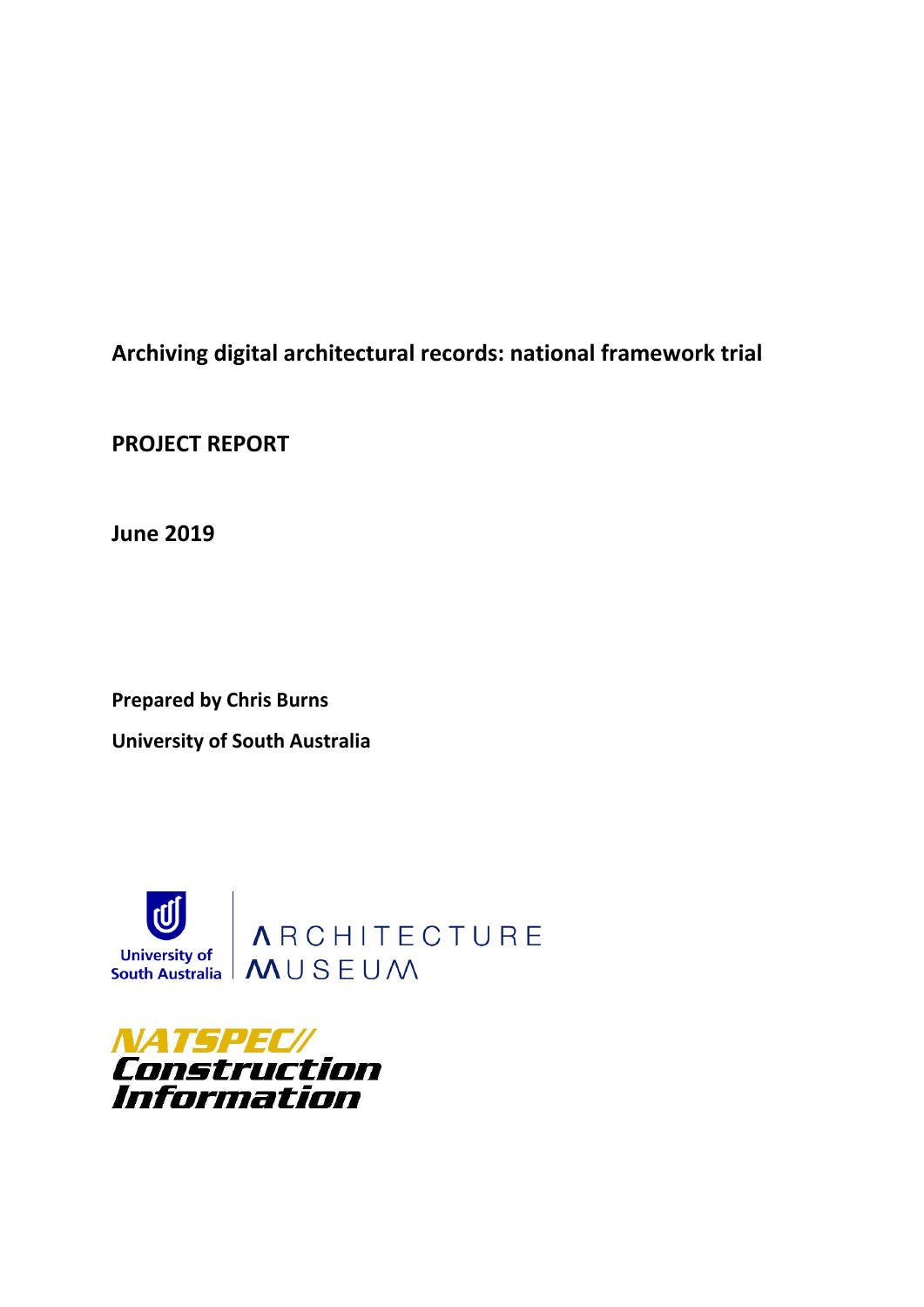| <b>Contents</b><br>Page |                                                                                         |                                                                             |    |
|-------------------------|-----------------------------------------------------------------------------------------|-----------------------------------------------------------------------------|----|
| <b>Acknowledgements</b> |                                                                                         |                                                                             |    |
|                         | 1. Introduction                                                                         |                                                                             |    |
|                         | 1.1 Project aims and objectives                                                         |                                                                             |    |
|                         | 1.1.1                                                                                   | The project                                                                 | 4  |
|                         | 1.1.2                                                                                   | Overview                                                                    | 5  |
|                         | 1.1.3                                                                                   | Project outputs                                                             | 6  |
|                         | 1.2 Project team                                                                        |                                                                             | 7  |
|                         | 1.3 Partners                                                                            |                                                                             | 8  |
|                         | 1.4 Methods                                                                             |                                                                             | 9  |
| 2.                      | <b>Framework trial</b>                                                                  |                                                                             |    |
|                         | 2.1 Module overview                                                                     |                                                                             | 10 |
|                         |                                                                                         | 2.2 Semi-structured feedback questions                                      | 12 |
| 3.                      | <b>Discussion</b>                                                                       |                                                                             |    |
|                         |                                                                                         | 3.1 General feedback                                                        | 14 |
|                         |                                                                                         | 3.2 Module-specific feedback                                                | 14 |
|                         |                                                                                         | 3.3 Suggested framework additions                                           | 15 |
|                         |                                                                                         | 3.4 Suggested amendments to the course                                      | 15 |
|                         |                                                                                         | 3.5 Suggestions for future use of module content                            | 16 |
| 4.                      | <b>Conclusions</b>                                                                      |                                                                             |    |
|                         | 4.1 Amendments to national framework                                                    |                                                                             | 17 |
|                         | 4.2 Directions for dissemination of the framework and further development of the module |                                                                             |    |
|                         | content                                                                                 |                                                                             | 18 |
|                         |                                                                                         |                                                                             |    |
|                         |                                                                                         | Appendix: Archiving digital architectural records: national framework trial | 19 |

Module transcripts developed for the framework trial and associated documentation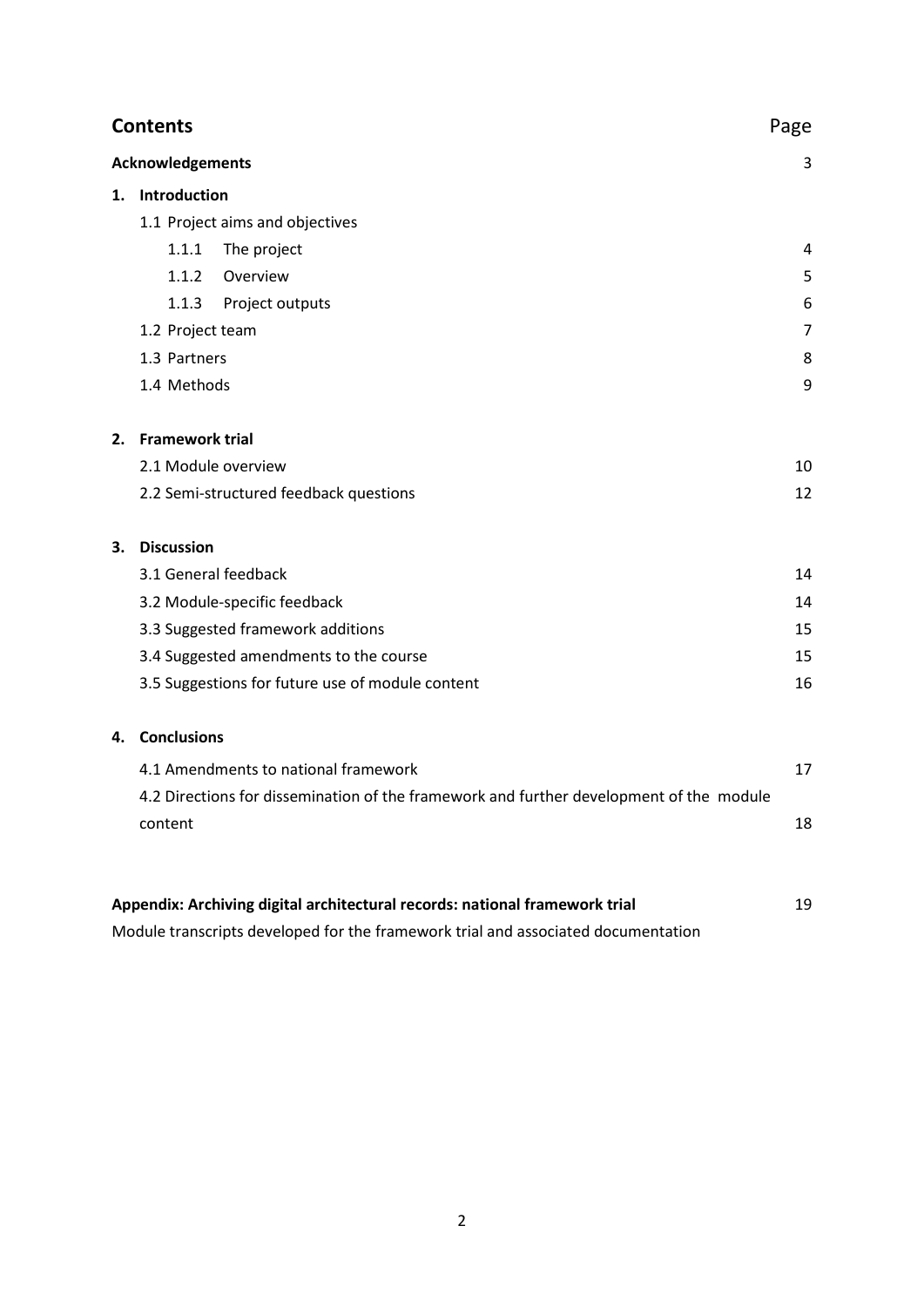# **Acknowledgements**

The project team gratefully acknowledge the assistance of the following:

#### **NATSPEC**

Richard Choy, CEO Jocelyn Holley, Development Manager

#### **University of South Australia**

Catherine Esser, Curatorial Assistant, University of South Australia Architecture Museum

#### **Individuals**

Sue-Anne Williams, Knowledge Services, Lovell Chen Simone Rule, Archives Officer, RMIT Design Archives James Doig, Digital Archiving, National Archives of Australia Bridie Flynn, Coordinator, Collection Development & Description, State Library of Victoria Lucas Manuell, Library Technician, State Library of Victoria Matt Burgess, Digital Collections Analyst, State Library of New South Wales Naomi Mullumby, Architecture Building and Planning Librarian, University of Melbourne Kevin Liu, Registered Architect, Pretty Beach, New South Wales Katrina Chisholm, Registered Architect, Nedlands, Western Australia Ross Smith, Registered Architect, Western Australia Philip McAllister, Registered Architect, Western Australia Rosemary Rosario, Registered Architect, Western Australia

This project was funded by NATSPEC.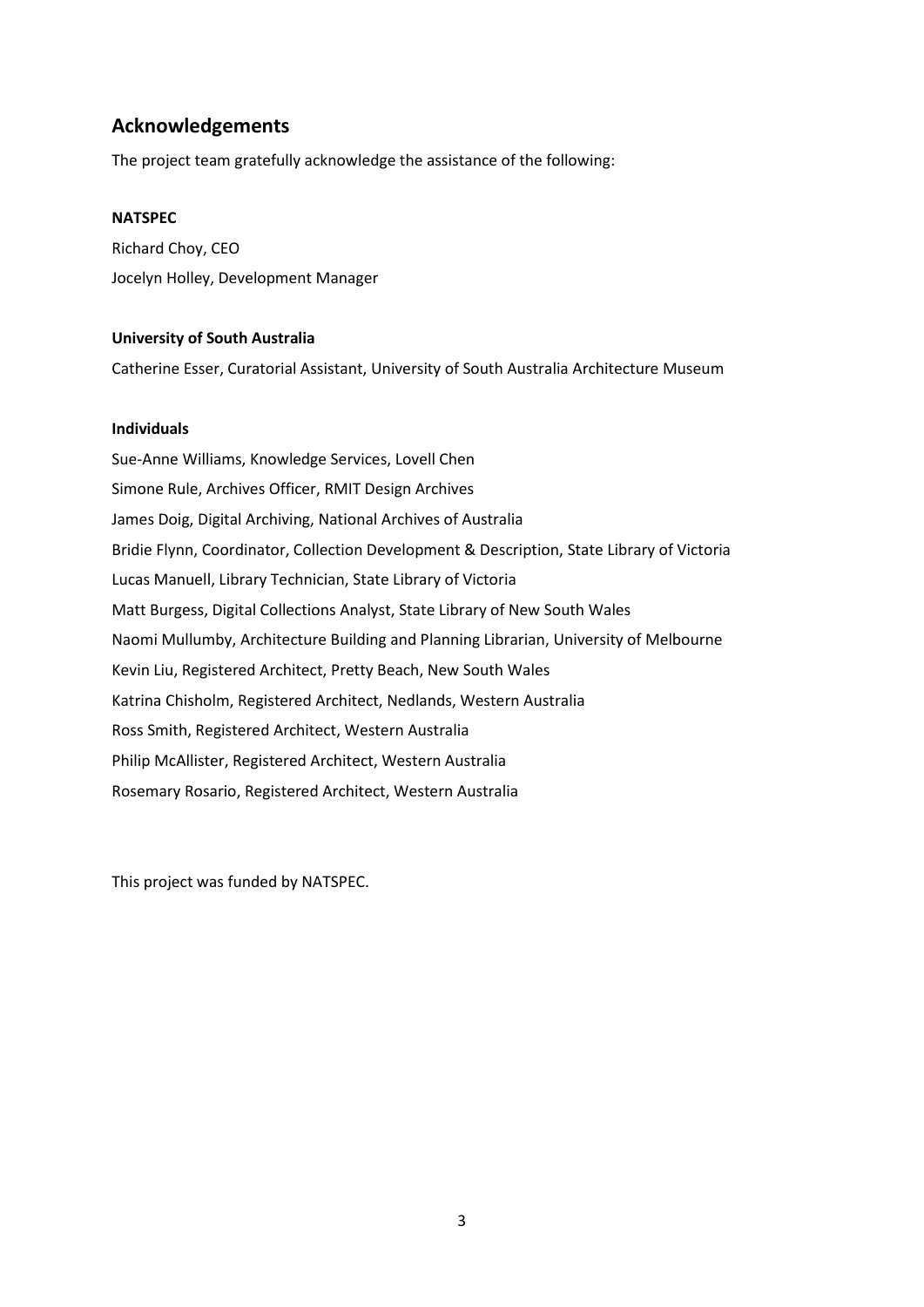## **1. Introduction**

#### **1.1 Project Aims and Objectives**

#### **1.1.1 The project**

This project is named *Archiving digital architectural records: national framework trial.* It builds upon the foundations laid by projects in 2015-16 and 2017-18 in which members of the project team had leading roles. The first project, *Securing and enabling access to knowledge for the future: archiving digital architectural records* (ADAR) included a two-day public Symposium, *Born digital: a symposium exploring digital architectural and built environment records,* (18-19 April 2016)*.* One of the recommendations of the symposium was that guidelines for archiving digital architectural records be developed for use by archivists and architects.

Mr Richard Choy, CEO of NATSPEC, attended and spoke at the 2016 symposium. NATSPEC is a national not-for-profit organisation, owned by Government and industry, whose objective is to improve the construction quality and productivity of the built environment through leadership of information. NATSPEC generously offered to provide funding to enable further research into current digital archiving practices (via an online questionnaire and literature review) and the preparation of a draft national framework for archiving digital architectural records. The second project concluded in June 2018.

A key recommendation of the second project report was to undertake practical testing of the framework through implementation of the guidelines in architectural practice and collecting institutions over a period of 3-6 months. Other recommendations included enhancement of the framework content through improved graphic presentation, and further development of practical recommendations to be disseminated to practitioners and professionals through a series of short interactive or video tutorials.

Following the recommendations of the second project report, in 2018-2019 NATSPEC offered further funding to trial the national framework in Australian architectural practices and collecting institutions. The aim of the trial was to test an approach (1) to introducing and disseminating the key messages and recommendations contained in the *Archiving digital architectural records: towards a national framework project report* and (2) to providing introductory training in the preservation of digital architectural records. The funding allowed the research team to employ a research assistant, Mr Chris Burns. The trial concluded in June 2019.

4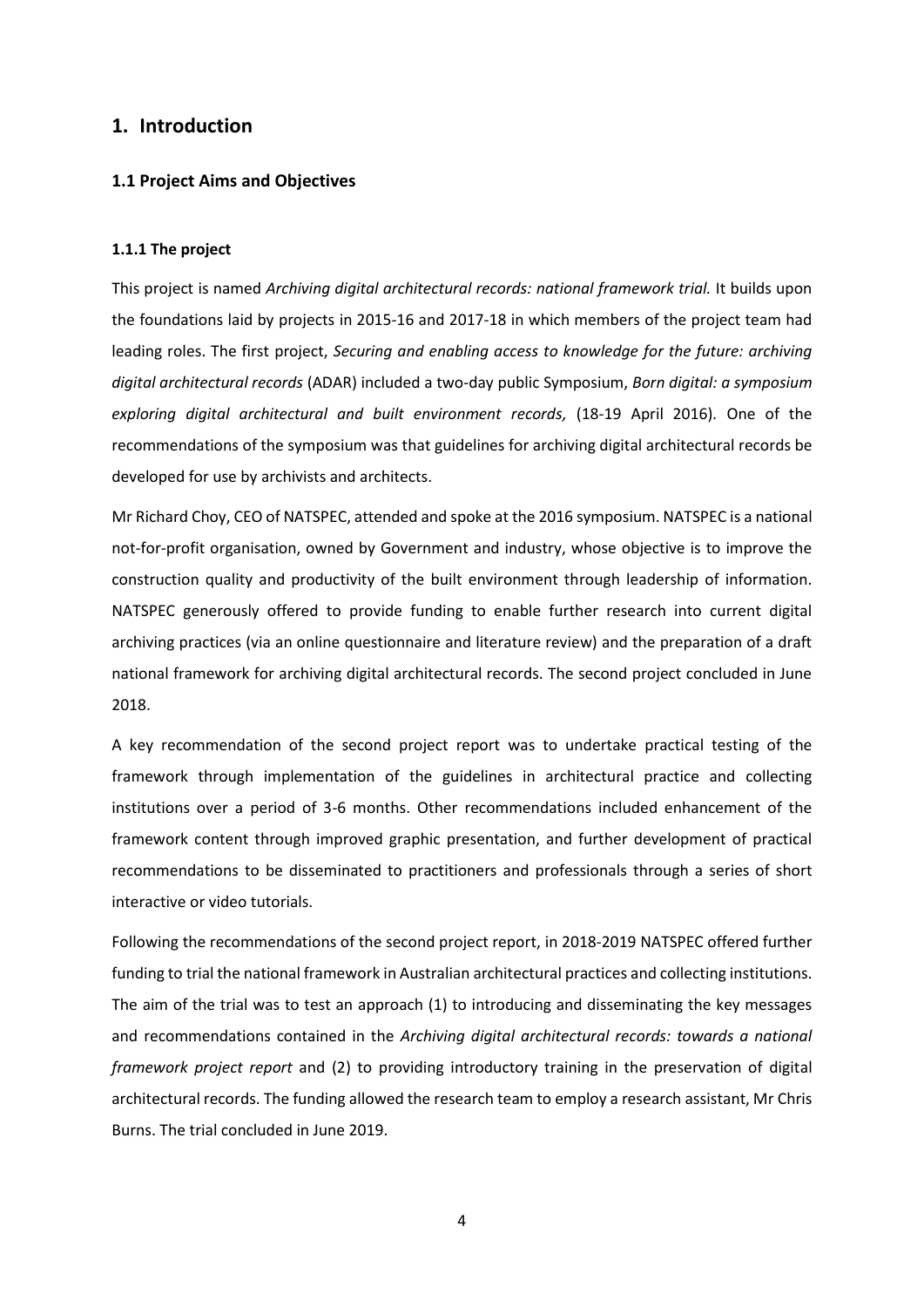#### **1.1.2 Overview**

The emergence of digital technology has had a significant impact on the way in which buildings are designed and constructed. From being regarded initially as a tool to aid design, the computer is now commonly considered to be integral to the design process. The digital environment in which an architectural project is developed involves computer hardware and software in the creation of digital files.

The records of the process of designing a building cover a broad spectrum. They include models that explore its potential shape and form, sketches, plans, elevations, sections, renderings and other documents like photographs, emails, letters, faxes, specifications and contracts. Increasingly, these records are produced in digital environments and only exist as digital files.

The key challenges associated with archiving born digital architectural records include: (1) the rationale for collecting records produced in a digital environment; (2) which records to archive; (3) how to archive them; and (4) how to achieve digital continuity in rapidly evolving and changing electronic environments.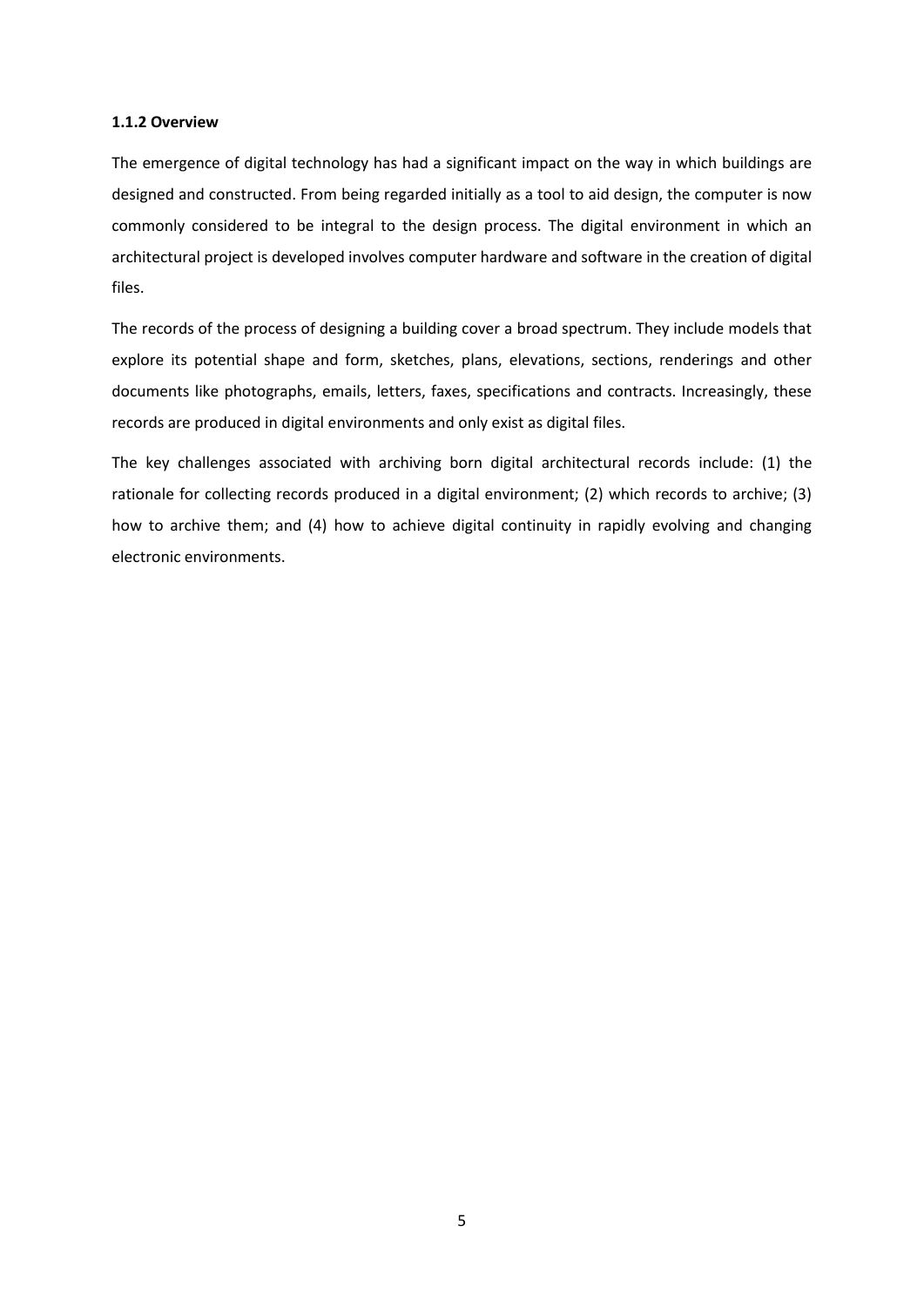## **1.1.3 Project outputs**

## *1.1.3.1 Project Report*

*1.1.3.2 National framework for archiving digital architectural records incorporating revisions from the trial*

## *1.1.3.3 Presentation at icam Australasia meeting 2019*

Christine Garnaut and Chris Burns will present a workshop, based on the project, at the icam Australasia meeting to be held in Adelaide in October 2019.

## *1.1.3.4 Peer-reviewed journal article*

The research team will write a peer-refereed journal article targeted for publication in *Archives and Manuscripts,* the scholarly journal of the Australian Society of Archivists.

## *1.1.3.5 Articles for professional publications*

The research team will prepare articles based on the project and its findings targeted for publication in the following professional forums:

- Archives Live [\(http://archiveslive.ning.com/\)](http://archiveslive.ning.com/), a professional social network facilitated by the Australian Society of Archivists (ASA)
- The Australian Institute of Architects (AIA) national e-newsletter [\(https://wp.architecture.com.au/news-media/e-newsletters/\)](https://wp.architecture.com.au/news-media/e-newsletters/)

# *1.1.3.6 Conference presentation: Designing the Archive, Adelaide, 21-25 October 2019*

Chris Burns and Christine Garnaut have had an abstract accepted to present work in progress on the national framework at *Designing the Archive,* a joint conference of the Australian Society of Archivists (ASA), Archives and Records Association of New Zealand Te Huinga Mahara (ARANZ), International Council on Archives (ICA) and the Pacific Regional Branch of the ICA (Parbica), to be held in Adelaide on 21-25 October 2019. Their presentation, titled *Archiving digital architectural records: a framework for archivists and architects in Australia* will introduce the national framework, outline its key contents, and conclude with guiding principles and steps for archivists and architectural practitioners.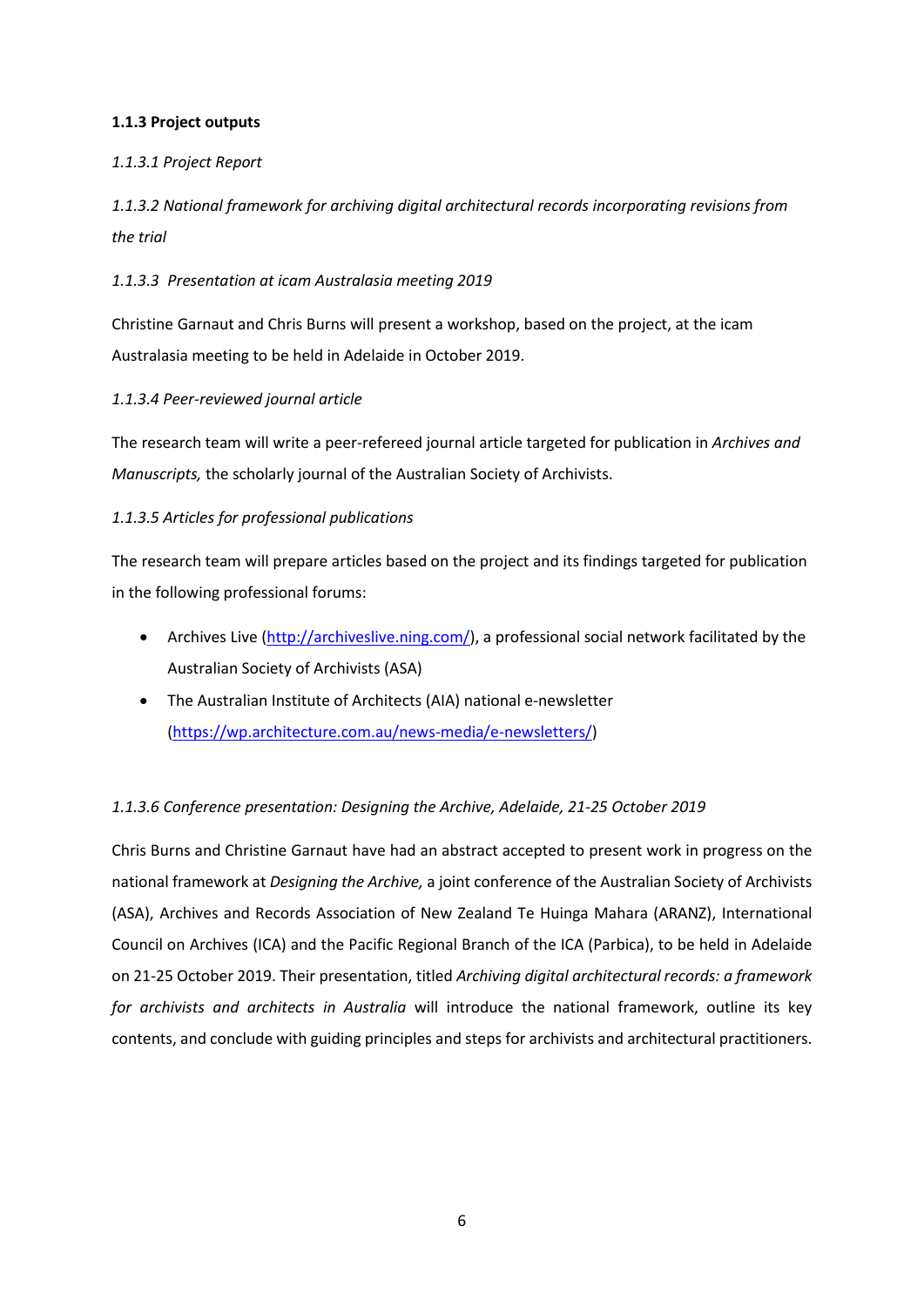#### **1.2 Project team**

#### **Assoc Prof Christine Garnaut**

Christine Garnaut is a planning and architectural historian and the inaugural Director of the Architecture Museum (formerly the Architecture Archive) at UniSA. The Museum collects records of South Australian-based architects and related professionals. It is Australia's only Architecture Museum and a member of the International Confederation of Architectural Museums (ICAM). Christine Garnaut is an ICAM Board member and Convenor of the regional network ICAM Australasia. E: [Christine.Garnaut@unisa.edu.au](mailto:Christine.Garnaut@unisa.edu.au)

#### **Dr Julie Collins**

Julie Collins holds a B. Arch. and a PhD in architecture. She is Collections Manager and researcher at the Architecture Museum, School of Art Architecture and Design. She has extensive knowledge including of best practice in architectural archival records management. She provides advice to the architecture profession about how to manage their hardcopy records. E[: Julie.Collins@unisa.edu.au](mailto:Julie.Collins@unisa.edu.au)

#### **Mr Chris Burns**

Chris Burns is an academic researcher based in the School of Art, Architecture and Design at the University of South Australia. He is the Research Assistant for the project *Archiving digital architectural records: national framework trial.* Previously, Chris was Research assistant for the projects *Securing and enabling access to knowledge for the future: archiving digital architectural records* and *Archiving digital architectural records: towards a national framework,* upon which this current project builds. He holds a B. Industrial Design and a M. Education (Design and Technology) from the University of South Australia. E: [Chris.Burns@unisa.edu.au](mailto:Chris.Burns@unisa.edu.au)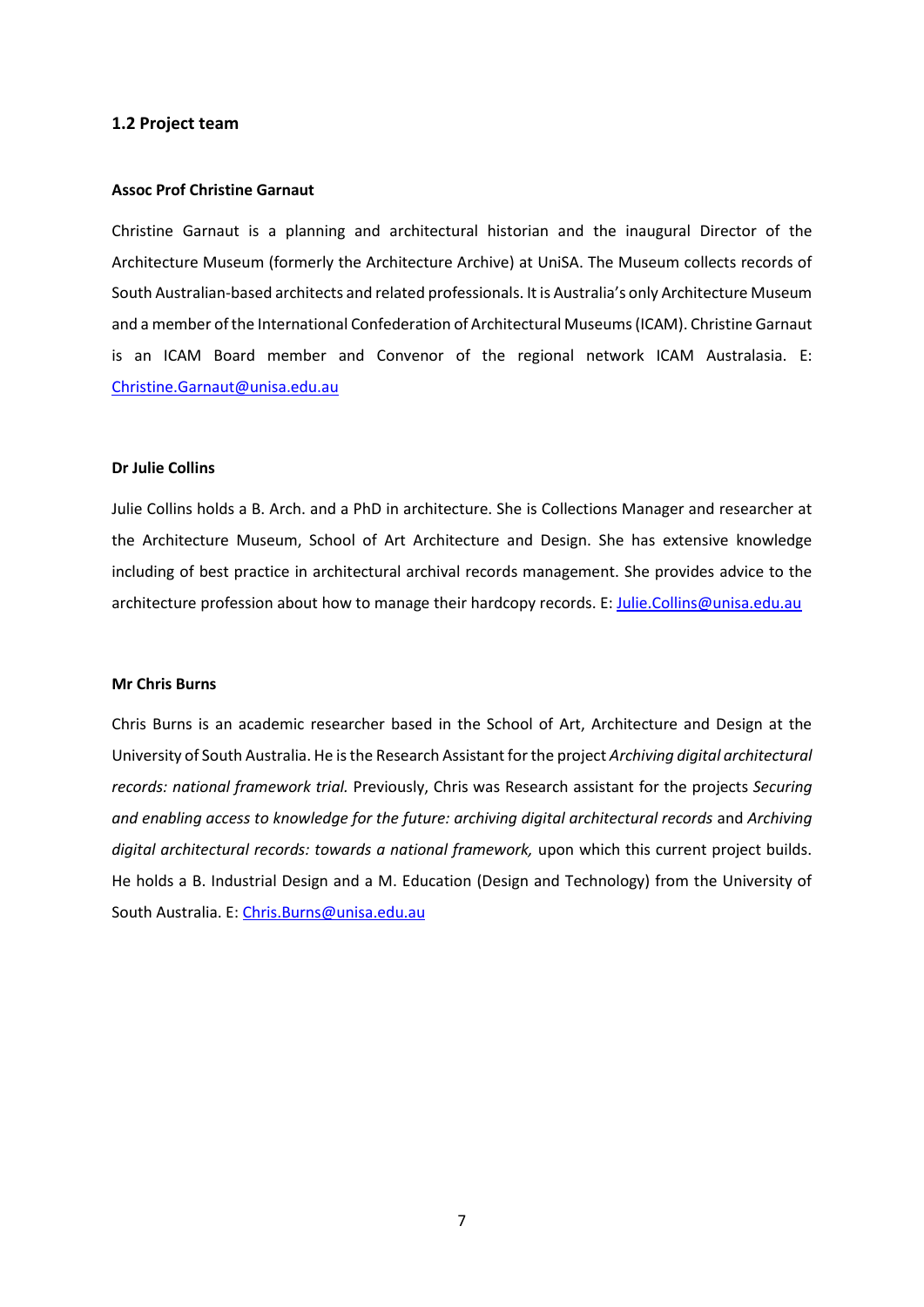#### **1.3 Partners**

**NATSPEC** is a national not-for-profit organisation, owned by Government and industry, whose objective is to improve the construction quality and productivity of the built environment through leadership of information. <https://www.natspec.com.au/>

**icam Australasia** is a regional network of the International Confederation of Architectural Museums (icam).

The **Architecture Museum,** School of Art, Architecture and Design, University of South Australia, is a nationally unique repository of architects' and allied professionals' records and a dynamic hub of research into South Australia's architectural and built environment history.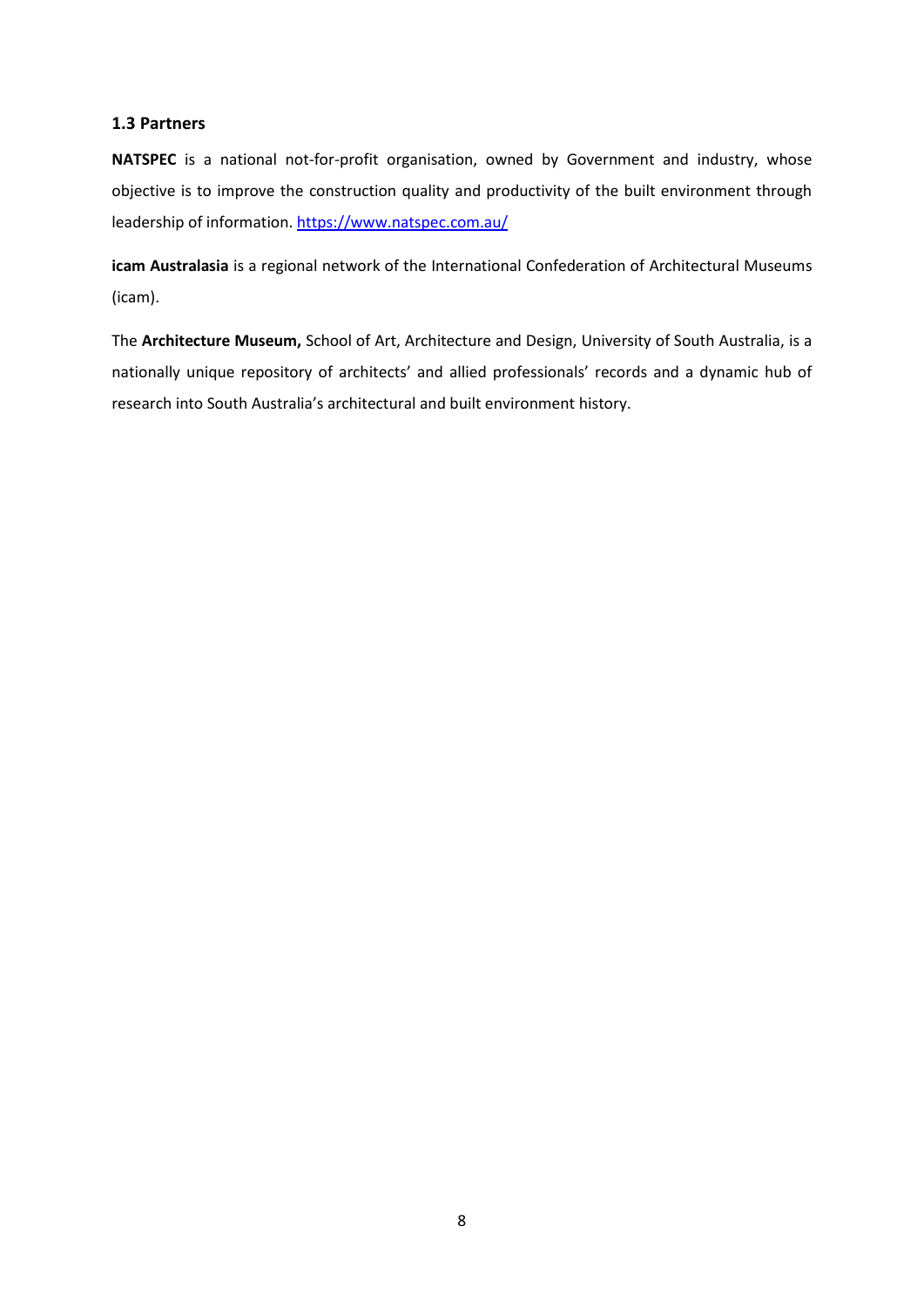#### **1.4 Methods**

The framework trial was structured as a series of six modules. The modules comprised short videos or podcasts and practical exercises. They introduced the challenges of archiving digital architectural records; outlined a rationale for their long-term preservation, and guided participants through various aspects of digital preservation best practice.

Participants were architects and archivists working in practices and libraries, archives and museums across Australia. The participants represented small, medium and large architectural practices and archivists working in a variety of settings including architectural practices, national and state collecting institutions and university libraries.

The modules were released at intervals. Each module podcast was accompanied by a transcript. Module components were disseminated by email, through Dropbox and via YouTube.

Participants were contacted by email or telephone to provide feedback after each module had been open for about two weeks.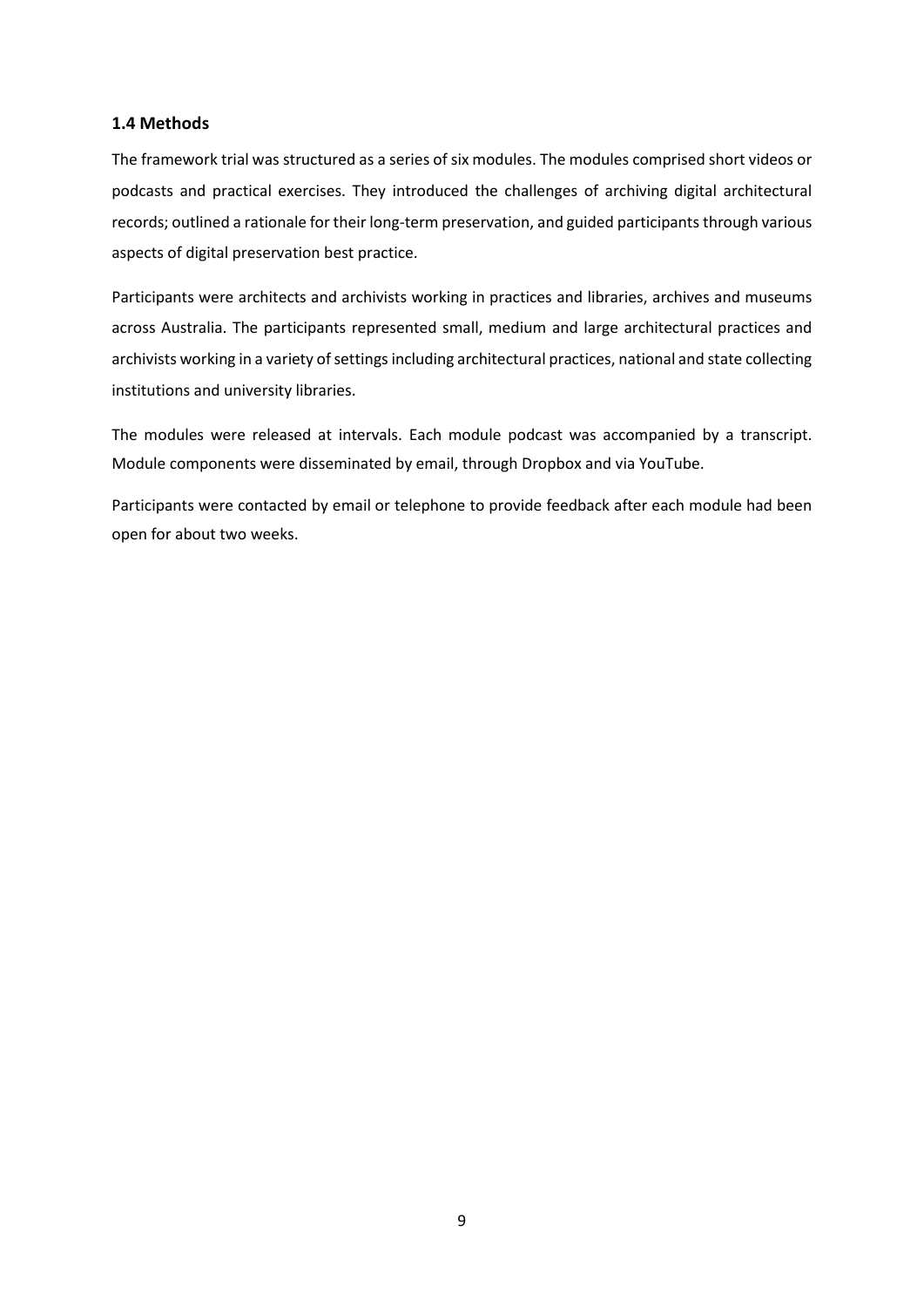# **2. Framework trial**

#### **2.1 Module overview**

Six audiovisual modules were designed to introduce key messages, concepts and skills drawn from the draft national framework report. The modules were organised in two streams to serve the needs of two audiences, namely practicing architects and professional archivists. The diagram below (fig. 1) provides an overview of the modules and the two content streams. Module documentation from the trial, including transcripts, may be found in the appendix to this report.



*Fig. 1 – Module content stream overview*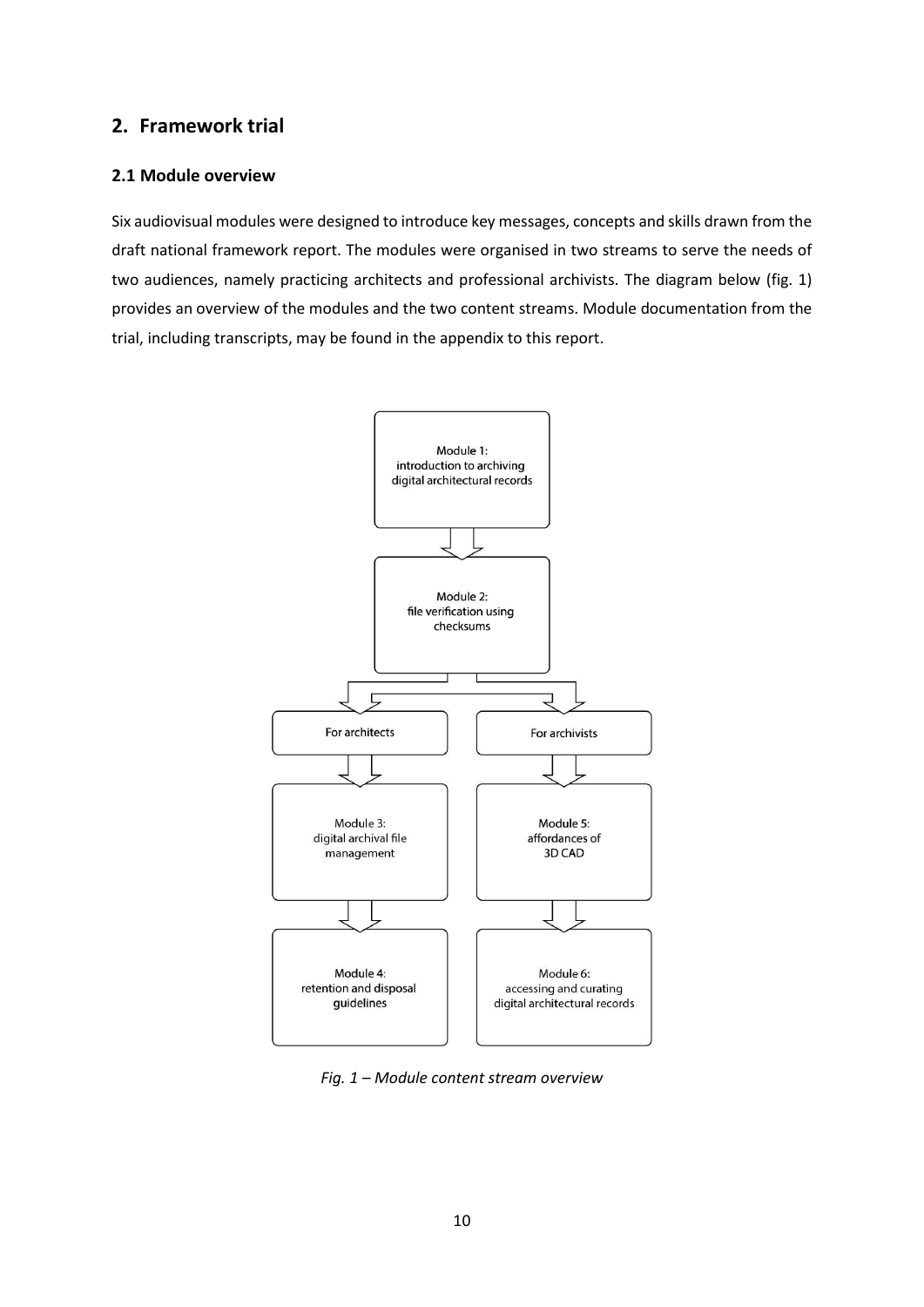*Module 1: Introduction to archiving digital architectural records* is a short audio podcast for architects and archivists. It introduces the impact of digital technology on the architectural design process and the challenges of digital preservation and outlines a rationale for the long-term preservation of both paper-based and digital architectural records.

*Module 2: File verification using checksums* is an activity-based video tutorial for architects and archivists on generating and validating files against checksums. It addresses a significant finding of the *Archiving digital architectural records: towards a national framework* project survey, in which no surveyed participants in Australian collecting institutions reported using checksums in their archival workflow.

*Module 3: Digital archival file management* is a short audio podcast for architects. It introduces some fundamental principles of digital preservation, outlines a rationale for developing and documenting consistent digital file management policies, suggests file and folder naming and folder structure guidelines, and advises on the management of legacy digital archives, or in other words, archives created in the past.

*Module 4: Retention and disposal guidelines* is a short audio podcast for architects. It introduces some reasons for maintaining architectural archives, discusses retention and disposal schedules, and suggests which records should be archived. It outlines a rationale for donating architectural archives and concludes with a reflection on exit planning.

*Module 5: Affordances of 3D CAD* is a short video for archivists. It begins with a brief example of the kinds of cultural information that may be encoded in architectural records. It then introduces some of the special affordances (interactive possibilities) of three-dimensional computer aided design (3D CAD) models. It explains the ways in which 3D CAD models are fundamentally different from two-dimensional (2D) drawings and outlines some of the implications for archivists attempting to preserve 3D CAD data.

*Module 6: Accessing and curating digital architectural records* is a short audio podcast for archivists. It outlines the difference between digital preservation and digital access; discusses the challenges of maintaining access proprietary file formats and suggests some possible solutions; advises on preserving proprietary software, reformatting 3D CAD models and on transferring files from physical carrying media; and concludes with guidance on the arrangement of digital architectural records.

The modules are designed to be completed in this order:

For architects: 1, 2, 3 and 4 (5 and 6 optional)

For archivists: 1, 2, 5 and 6 (3 and 4 optional)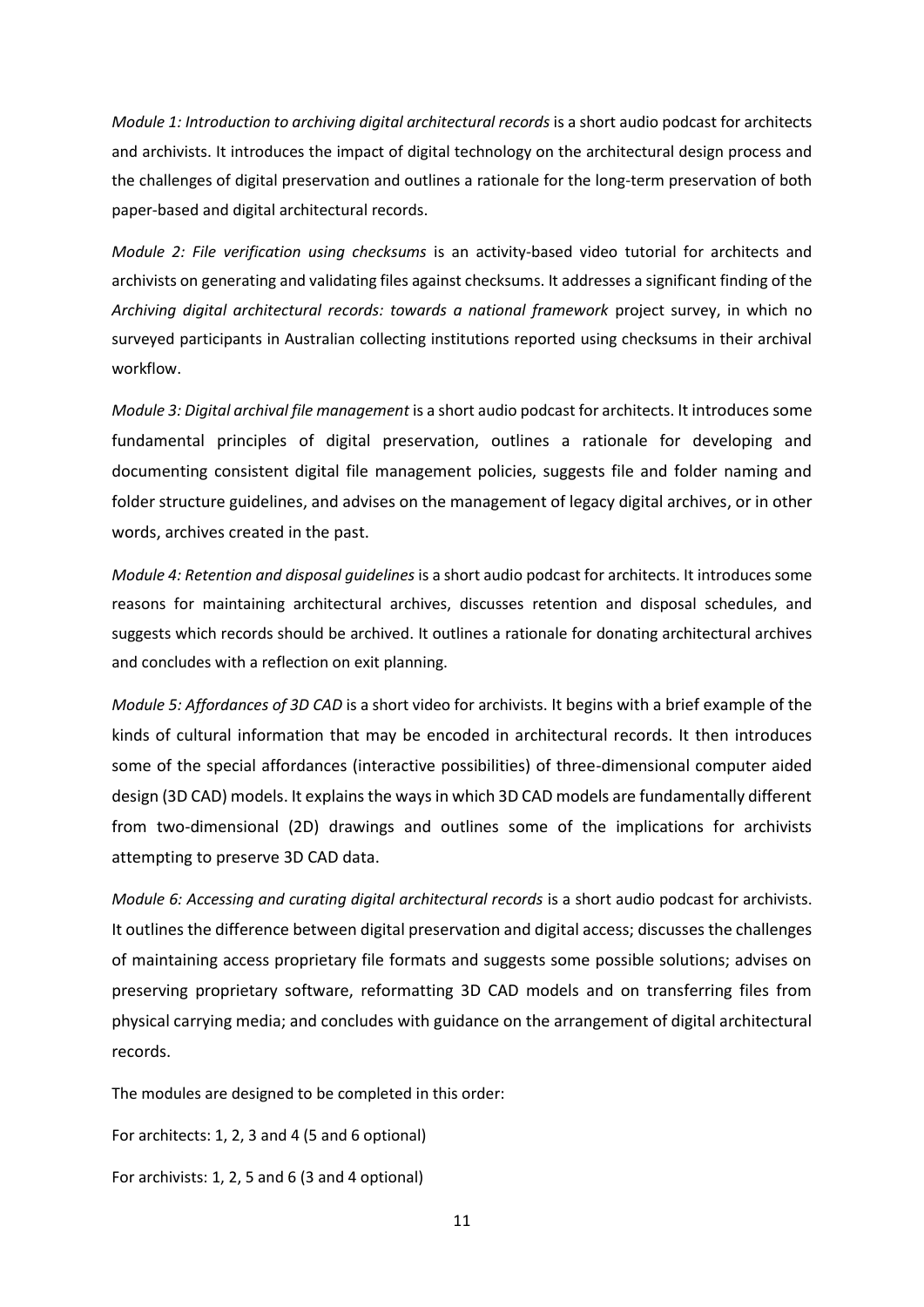## **2.2 Semi-structured feedback questions**

Participants were contacted by email to arrange a convenient time to obtain feedback via telephone. The following feedback questions were also emailed to participants in advance. The questions were asked of participants as part of a semi-structured interview process and led to further questions, depending on the responses of the participants.

The feedback questions associated with each module are listed below.

#### *Module 1: Introduction to archiving digital architectural records*

- Did you follow the written instructions or listen to the podcast, or both?
- Was there anything that you didn't understand?
- Do you have any suggestions to improve this first module?
- Do you have any questions about the remainder of the trial?

#### *Module 2: File verification using checksums*

- Did you follow the written instructions or watch the video, or both?
- How long did it take for you to complete the module?
- Were the instructions easy to follow? If not, please suggest how they may be improved.
- If you watched the video, how did you find the pacing?
- Did you encounter any technical terms that were not sufficiently explained?
- Did you encounter difficulties with any steps in the process?
- Was the link between the module content and the importance of file validation using checksums made sufficiently clear?
- Can you see an application for the skills learned in this module in your own professional practice?

#### *Module 3: Digital archival file management*

- How long did it take for you to complete the module?
- Did you listen to the podcast or read the transcript, or both?
- If you listened to the podcast, how did you find the pacing?
- Did you encounter any technical terms that were not sufficiently explained?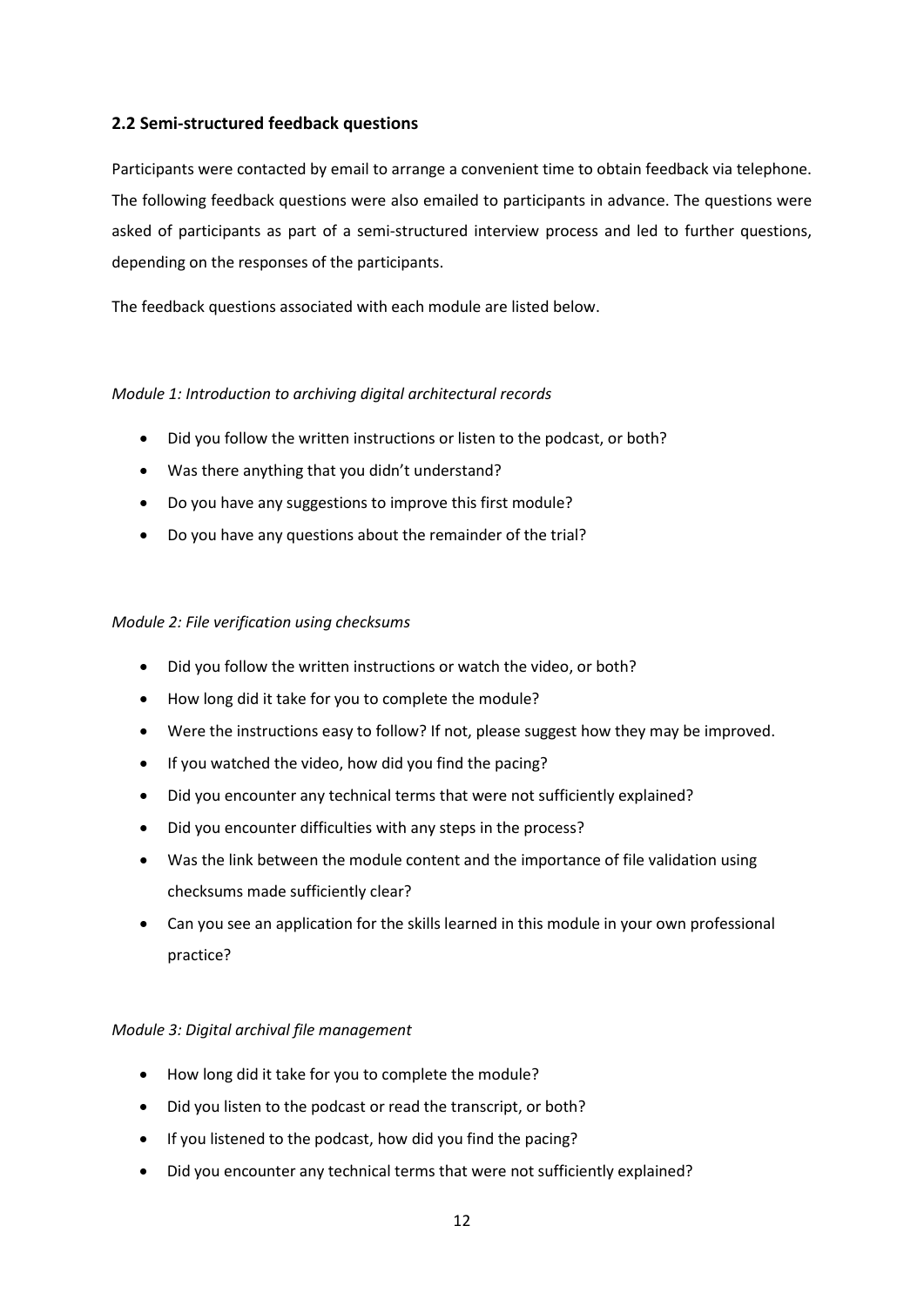- Can you see applications for the content covered this module in your own professional practice?
- Do you have any suggestions to improve the module?

#### *Module 4: Retention and disposal guidelines*

- How long did it take for you to complete the module?
- Did you listen to the podcast or read the transcript, or both?
- If you listened to the podcast, how did you find the pacing?
- Did you encounter any technical terms that were not sufficiently explained?
- Can you see applications for the content covered this module in your own professional practice?
- Do you have any suggestions to improve the module?

#### *Module 5: Affordances of 3D CAD*

- How long did it take for you to complete the module?
- How did you find the pacing?
- Did you encounter any technical terms that were not sufficiently explained?
- Can you see applications for the content covered this module in your own professional practice?
- Do you have any suggestions to improve the module?

#### *Module 6: Accessing and curating digital architectural records*

- How long did it take for you to complete the module?
- Did you listen to the podcast or read the transcript, or both?
- If you listened to the podcast, how did you find the pacing?
- Did you encounter any technical terms that were not sufficiently explained?
- Can you see applications for the content covered this module in your own professional practice?
- Do you have any suggestions to improve the module?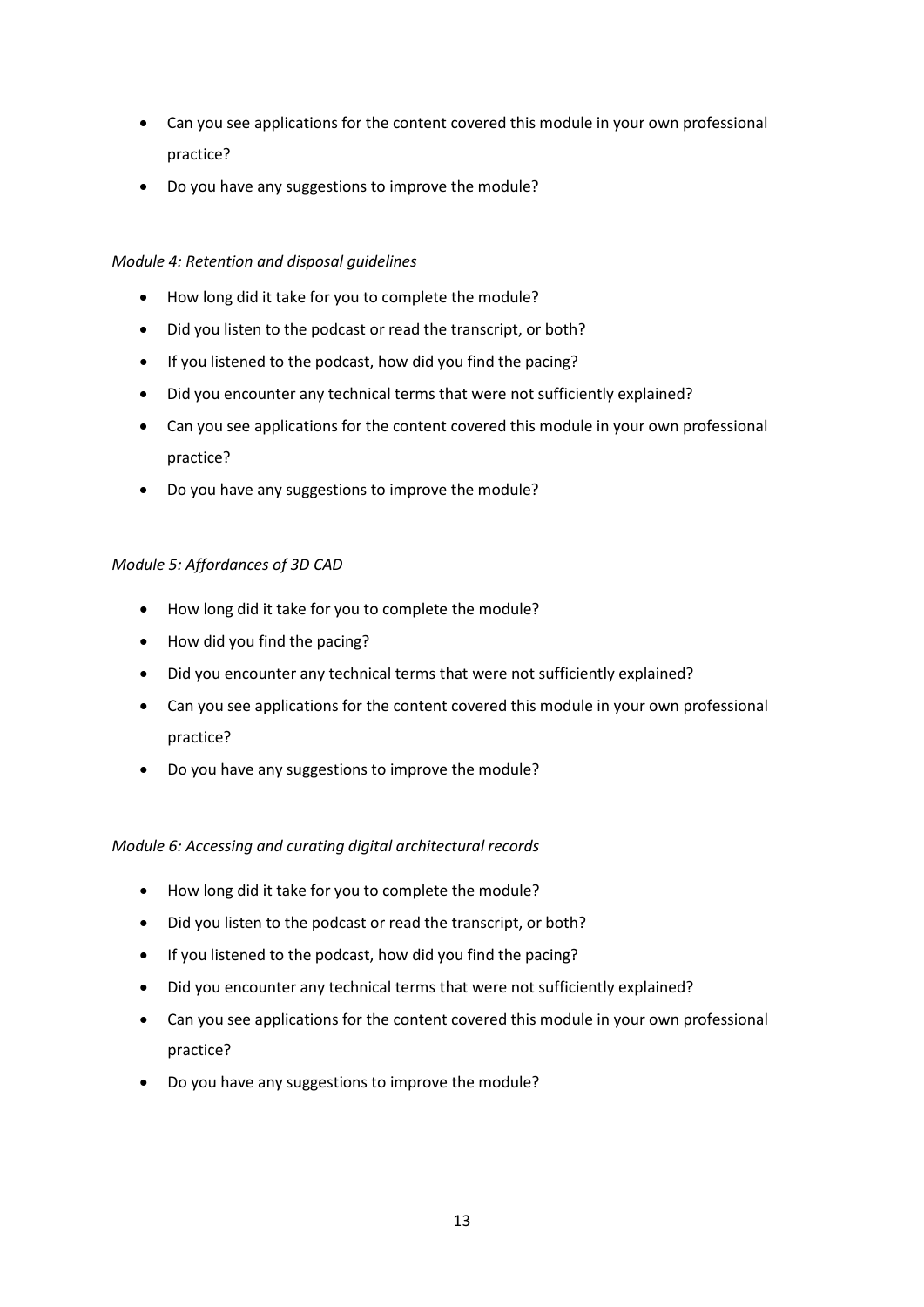# **3. Discussion**

# **3.1 General feedback**

Overall, feedback from the trial was very positive. Participants reported that the module recordings were very clear and well-paced with an appropriate tone, of a reasonable length to be completed in a single sitting, and that the content was pitched at an appropriate level of complexity for a specialized audience.

Those participants who viewed the draft framework document itself regarded it as detailed and comprehensive. An archivist from a state library suggested the draft framework would be a useful resource as they embark on collecting born digital architectural records. Suggestions from participants for additions to the framework content are mentioned in 3.2 below.

Participants who referred to the glossary considered it to be a valuable resource.

Participants listened to the podcasts, read the transcript or did both, according to personal preference.

Most participants agreed that the short clips of interviews with experienced architects discussing the challenges of digital archiving first-hand were a valuable inclusion. In a few cases where the modules utlilised recorded interview audio of a lower technical quality, respondents indicated that the content was still understandable and 'too valuable to lose'.

A university archivist praised the initiative of the draft national framework and trial: 'People often feel they don't have the skills to take the first steps, however help is available.'

# **3.2 Module-specific feedback**

#### *Module 1: Introduction to archiving digital architectural records*

One participant suggested that the introductory module would be appropriate for, and understandable to, all the employees within an architecture firm, including architects, drafters and administration staff.

#### *Module 2: File validation using checksums*

While some participants were not familiar with checksums and had never used them before, others were well acquainted with their use and one participant used TeraCopy itself as part of their day-today file management regime.

Participants who were already familiar with checksums considered Module 2 to be an appropriate introduction to the topic. Meanwhile some participants who had not been familiar with checksums before completing Module 2 expressed surprise at how easily they could be generated: 'It was an eye opener for me to learn that I could download a FREE program to do the validation and YES I am going to incorporate checksums into my archiving practice.'

A few participants reported minor delays installing TeraCopy due to internal information technology policies and protocols.

One participant suggested that digital preservation actions, such as generating and validating checksums, should not be attempted by individuals with limited information technology competency,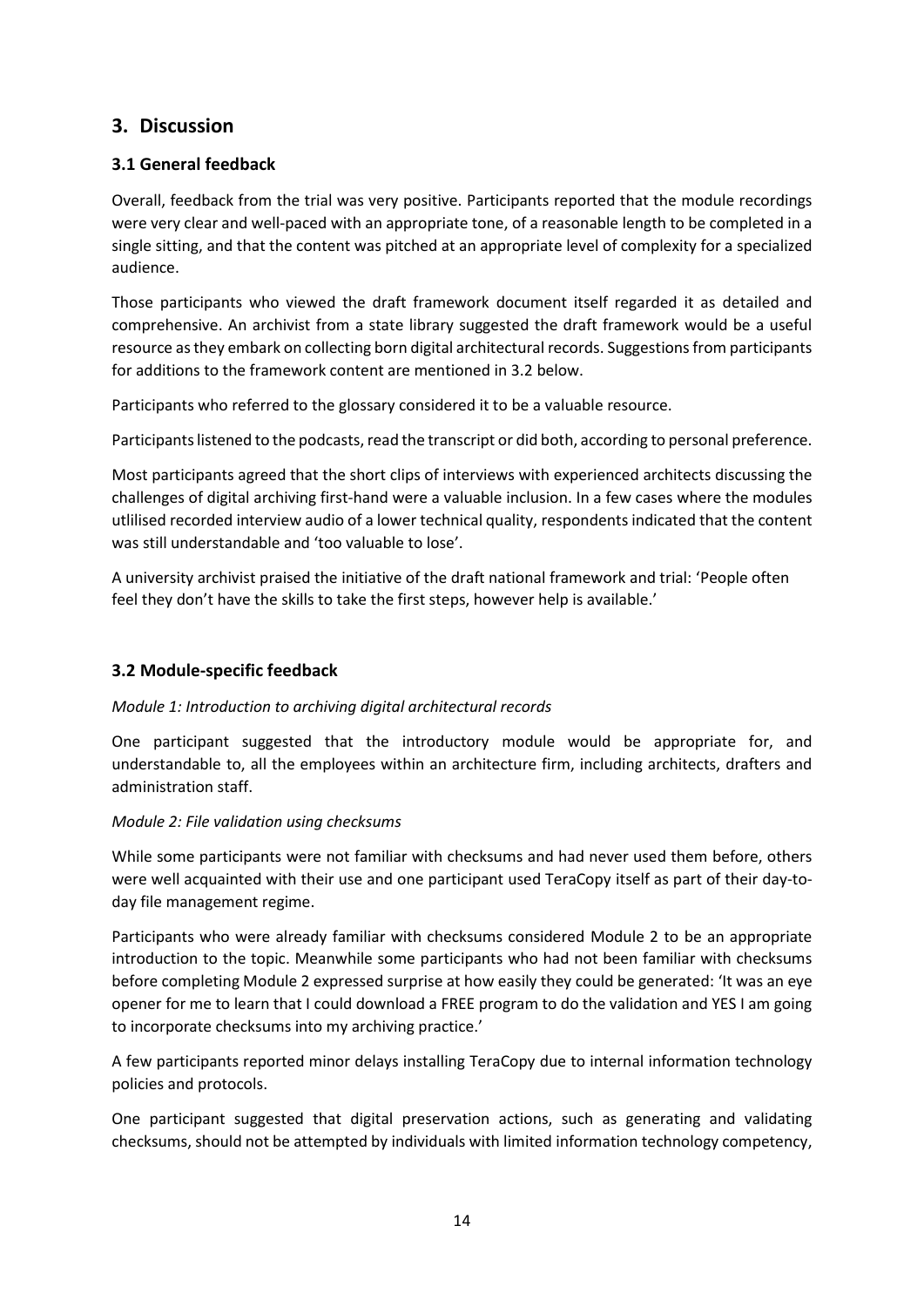since they may inadvertently do more harm than good. The staggered development and release of modules over several months meant that this feedback was able to be incorporated into Module 3.

# **3.3 Suggested framework additions**

Based on trial participants' feedback, suggestions for additions to the framework include:

- Definitions of digital preservation versus digitisation, two terms which are often confused by non-specialists, to be included in the glossary.
- Definitions of digital compression, outlining the difference between lossy (for example JPEG compression) and lossless compression, to be included in the glossary.
- Include a warning that digital preservation actions, such as generating and validating checksums, should not be attempted by individuals with limited information technology competency.

# **3.4 Suggested amendments to the course**

Based on trial participants' feedback, suggestions for amendments to the course include:

#### *3.4.1 All video modules*

Some participants interpreted a lack of on-screen movement at the beginning of Module 5 as an indication that they could minimize the browser and listen to the narration while following the transcript on-screen, leading them to inadvertently miss animated portions of the video podcast.

This suggests that the video modules should acknowledge the conventions of video presentation by incorporating regular screen transitions throughout. This could be easily accomplished by including additional background slides containing key dot points from the spoken narration or relevant images.

#### *3.4.2 Modules 2 and 3*

Recorded narration of the *Digital preservation fundamentals* section of the national framework would be a valuable resource, given the vital importance of the content and its relevance to both architects and archivists. Ideally, this should be integrated into the course as an introduction to Module 2*.* Duplicated content in Module 3 should be removed.

#### *3.4.3 Module 2*

Since TeraCopy is Windows-based, an alternative to Module 2 should be provided for non-PC users, which may include adopting an alternative to TeraCopy which is system-agnostic.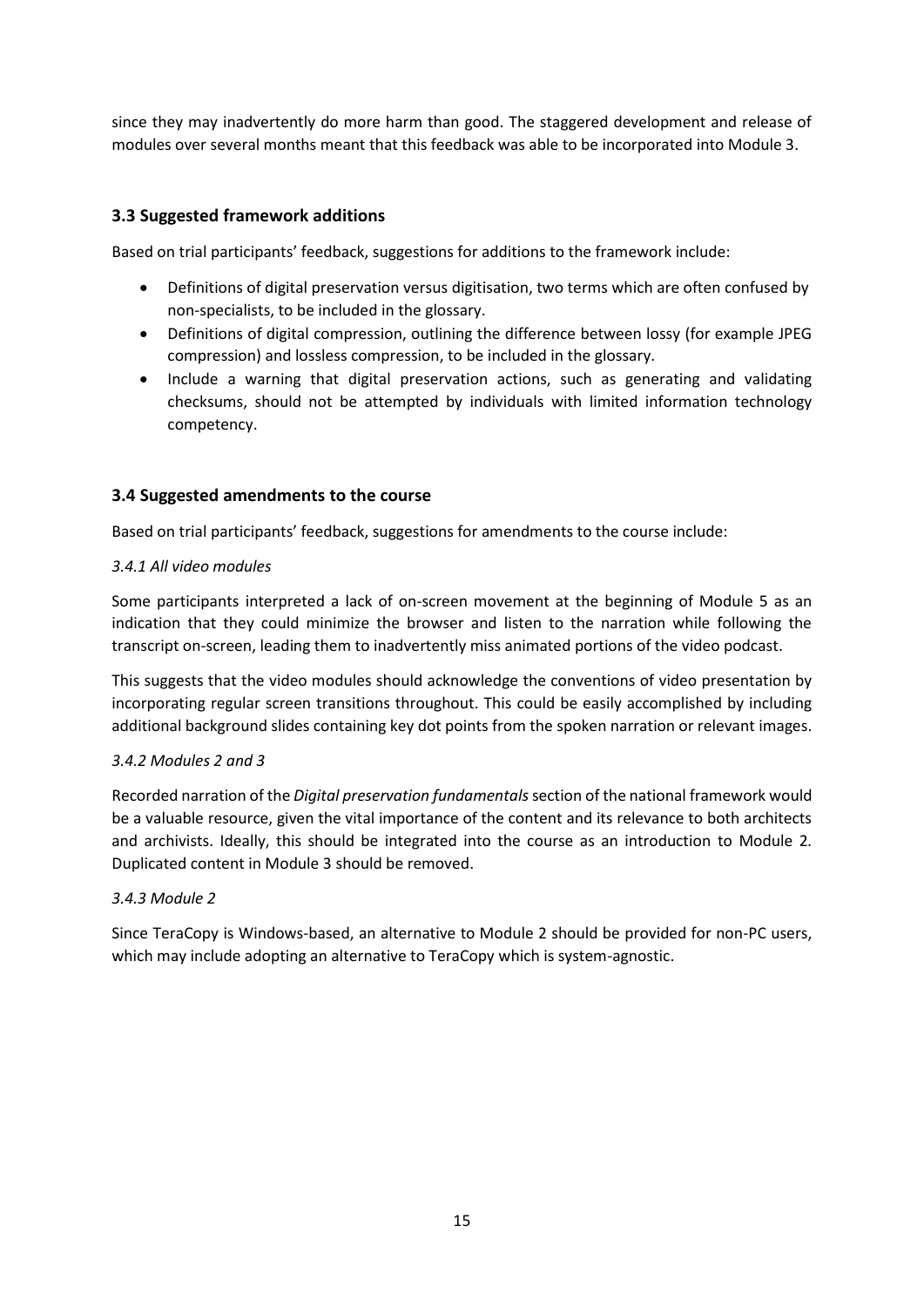## **3.5 Suggestions for future uses of module content**

Based on trial participants' feedback, suggestions for future uses of the module content include:

#### *3.5.1 Continuing professional development training course*

An appropriate future platform for dissemination of the course content may be an online learning platform (for example Moodle or similar).

An architectural practitioner strongly suggested adapting the trial modules into a Continuing Professional Development (CPD) training course, accredited by the Australian Institute of Architects (AIA): 'It makes complete sense … it would be fantastic as a training resource on the Chapter website.' Accrediting the course would allow it to count towards CPD points, which are a compulsory requirement of registration in certain states. Adapting the modules in this way would require the development of worksheets, or another assessable component. Worksheets, for example, may be comprised of reading comprehension questions accompanying the course content which serve as proof of engagement. Accrediting the course would substantially broaden the reach of the national framework among its intended audience of architectural practitioners.

Participants also suggested that there would be a considerable audience for the national framework from archival professionals: 'There's a huge appetite for learning in this space.'

The existing course content including recorded narration, animations, text slides and transcripts, could be adapted into an online course with minimal alteration. Necessary changes include amending the title of the course so that it does not refer to the trial project, and the elimination of instructions on accessing files, to reflect changes in the delivery of digital module components (for example, download from an online Moodle site rather than delivery via email and Dropbox).

Ideally, in an online learning environment, each podcast would be broken up into short 2 to 5-minute segments, punctuated by multiple choice assessment questions, with pre-recorded feedback tailored to each possible choice including reinforcement of the module content.

#### *3.5.2 Digital preservation guidance for a non-specialist audience*

The course could be adapted with new content recorded in a more casual tone, to provide basic, freely available digital preservation guidance for a non-specialist audience. However, it was also suggested that the course in its current form should not be made available for free, on the basis that practitioners would be more likely to take the content seriously if required to pay for access: 'People always take things more seriously once it costs money.'

#### *3.5.3 Additional practical modules*

Some participants expressed interest in further practical modules along similar lines to *Module 2: File validation using checksums.* Additional practical modules could be developed on various aspects of digital preservation including handling and transferring files from physical carrying media, disk imaging, emulation, recovery of deleted files, lossy and lossless file compression, and audiovisual digitisation standards and best practice.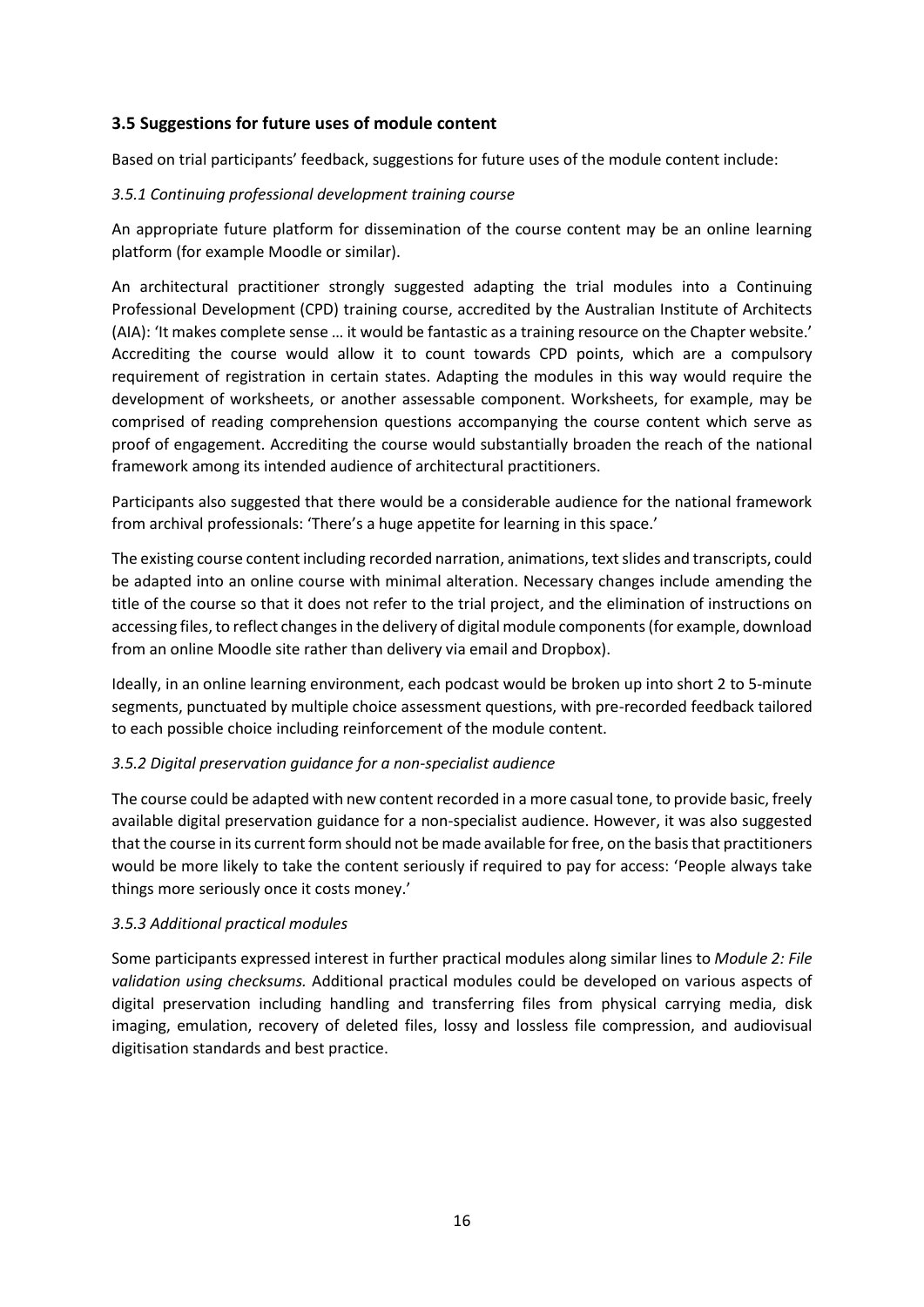# **4. Conclusions**

# **4.1 Amendments to the national framework**

#### *4.1.1 Glossary*

Add definitions for the following terms:

| Compression          | a means of reducing the size of a digital file; see also lossy<br>compression and lossless compression.                                                                                                                                                                               |
|----------------------|---------------------------------------------------------------------------------------------------------------------------------------------------------------------------------------------------------------------------------------------------------------------------------------|
| Digital preservation | a set of policies, strategies and actions that ensure digital<br>information remains accessible over time.                                                                                                                                                                            |
| Digitisation         | the process of converting analogue media into<br>digital<br>information. Compare with <i>digital preservation</i> .                                                                                                                                                                   |
| Lossy compression    | a kind of <i>compression</i> . When applying lossy compression, some<br>data is discarded, files are permanently altered and may not be<br>uncompressed. For example, JPEG compression is a lossy<br>compression format for image files. Compare with lossless<br>compression.        |
| Lossless compression | a kind of <i>compression</i> . No information is discarded in lossless<br>compression, and compressed files may be uncompressed,<br>returning them to their original state. For example, TIFF is a<br>lossless compression format for image files. Compare with lossy<br>compression. |

#### *4.1.2 Guidelines for Australian Architectural Practice*

Add to section *1: Bit-level digital preservation*:

1.7 Individuals with limited information technology competency should not be responsible for carrying out digital preservation actions. They may inadvertently do more harm than good.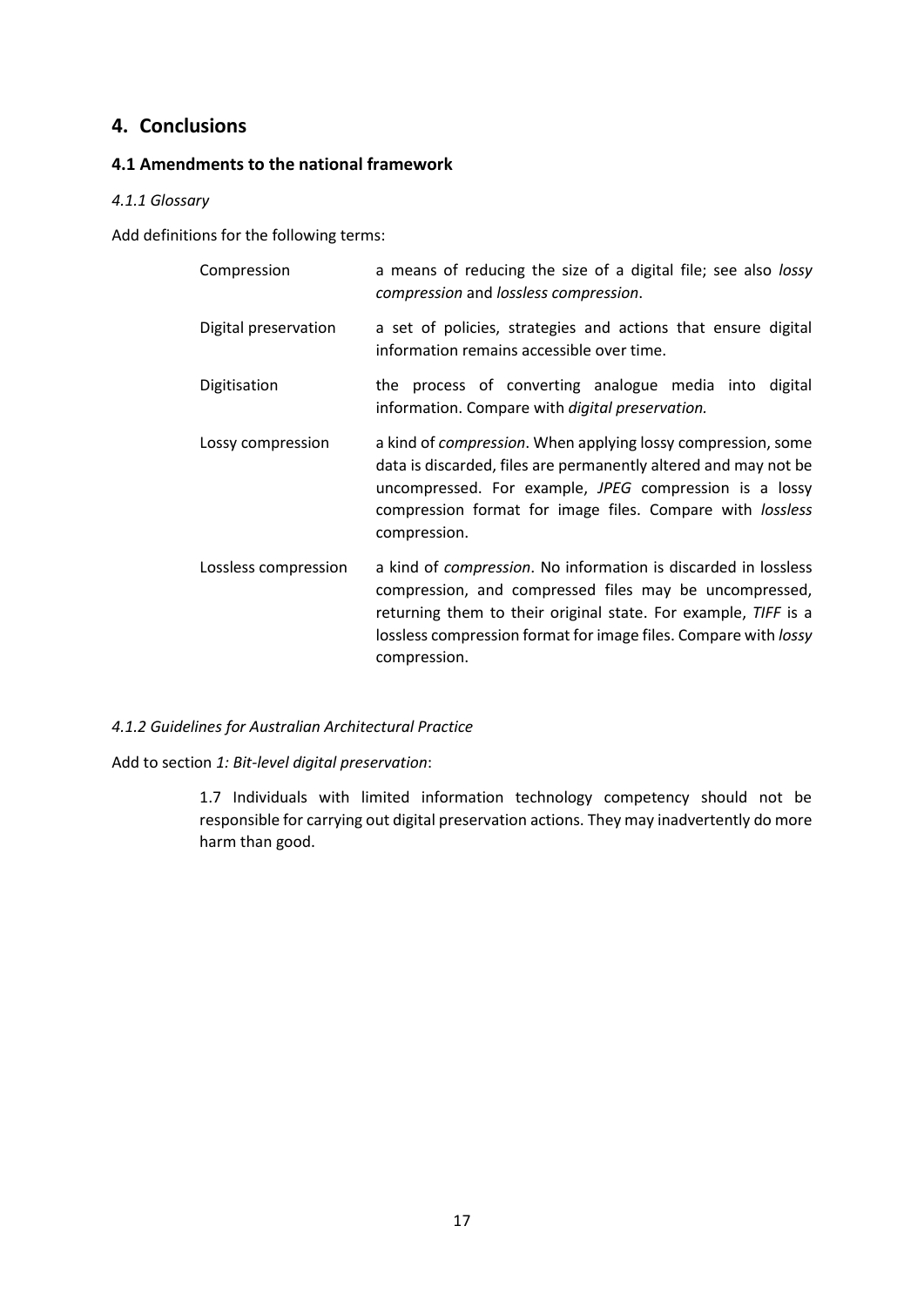# **4.2 Directions for dissemination of the framework and further development of the module content**

Several directions for dissemination of the revised national framework and further development of the module content are suggested:

#### *4.2.1 Dissemination*

In addition to the modes of dissemination included under 1.1.3. Project outputs

The Architecture Museum could facilitate workshops for architectural practitioners to introduce them to the national framework. Ideally, these workshops would be held in conjunction with the AIA and NATSPEC.

The Architecture Museum could facilitate workshops for archivists to introduce them to the national framework. Ideally, these workshops would be in conjunction with the ASA.

#### *4.2.2 Module content development*

- The module content developed for the national framework trial could be adapted into an online Continuing Professional Development (CPD) course through the creation of assessment and feedback components. Accrediting such a course through the Australian Institute of Architects could substantially broaden the reach of the national framework among its intended audience of architectural practitioners.
- The course could be adapted with new content recorded in a more casual tone, to provide basic, freely available digital preservation guidance for a non-specialist audience.
- Further modules could be developed on the following areas on digital preservation practice:
	- o Handing and transferring files from physical carrying media
	- o Disk imaging
	- o Emulation
	- o Recovery of deleted files
	- o Lossy and lossless file compression
	- o Audiovisual digitisation standards and best practice
- The revised framework content could be substantially enhanced through improved graphic presentation, potentially bringing the document into visual or brand conformity with other NATSPEC documents, including the NATSPEC National BIM Guide.